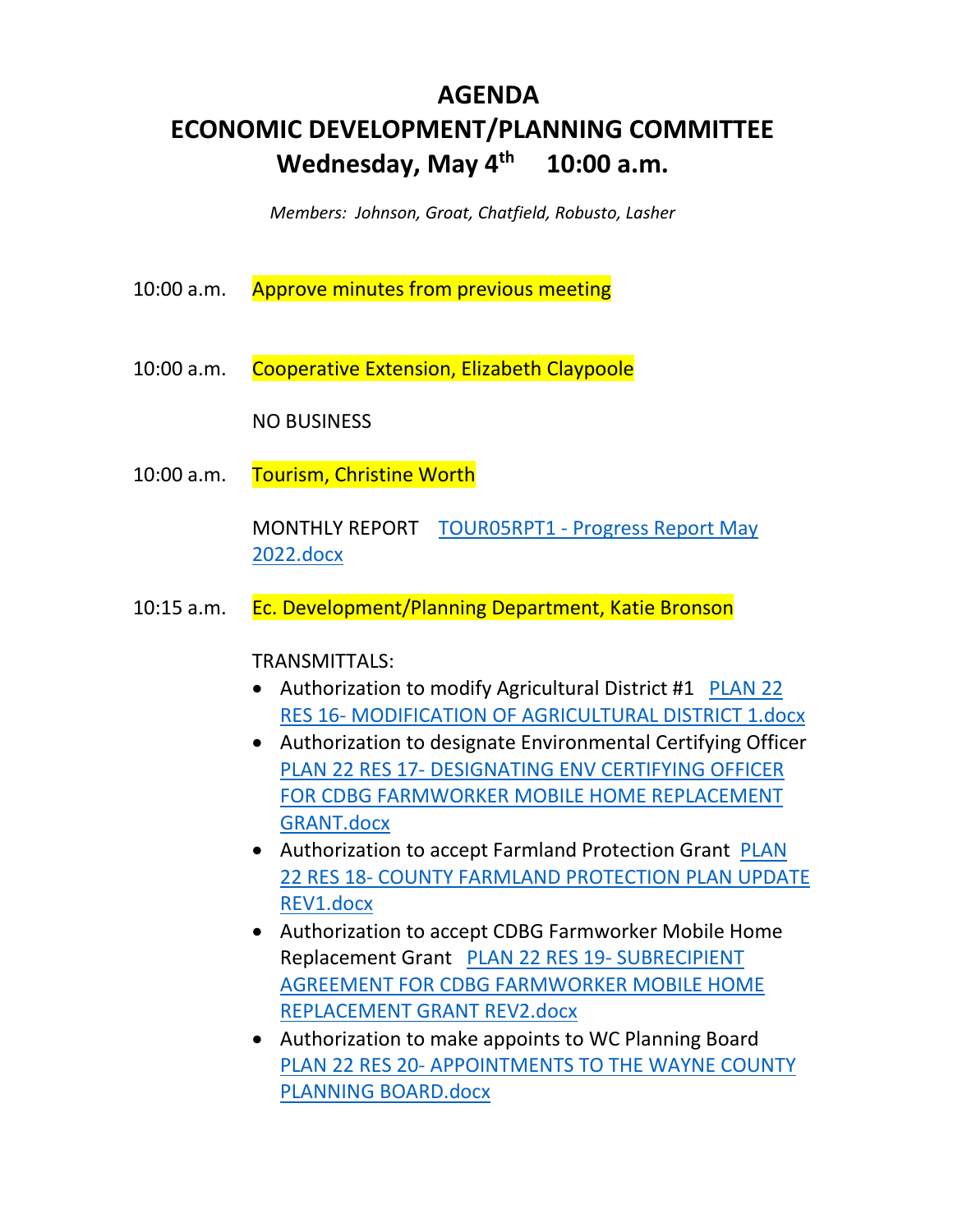# **PROGRESS REPORTS – April 2022**

# Christine Worth – Director

- Attended Newark DRI Local Planning Committee
- Attended FLRTC Executive Board Conference Call
- Attended Bicentennial Committee Meeting
- Attended Lake Ontario Wine Trail Meeting
- Met with Visitor Guide Graphic Designer
- Attended NYS Tourism Conference
- Hosted Apple Tasting Tour Planning Meeting
- Attended Dry Dock mural dedication
- Met with Spectrum news for Wayne County Humane Society mural interview

### **Notes**

- Advertising
	- **Participating in a Canadian program to attract media**
- Apple Tasting Tour
	- Changing trivia to "apple Jumble" with printed game board
	- **Will use app to information purpose**
	- New partner Doyle Farms
- I Love NY / Matching Funds
	- Grant Program 2022
		- o Completed Quarter 1 reports
- Staffing
	- **Interviewing for Tourism Assistant**
- Tourism Updates
	- May 2022 electronic newsletter.
	- Confirmed booth for Wayne County Fair
	- **Working with I love NY and the Finger Lakes Welcome Center to replace** "artifact" in the center.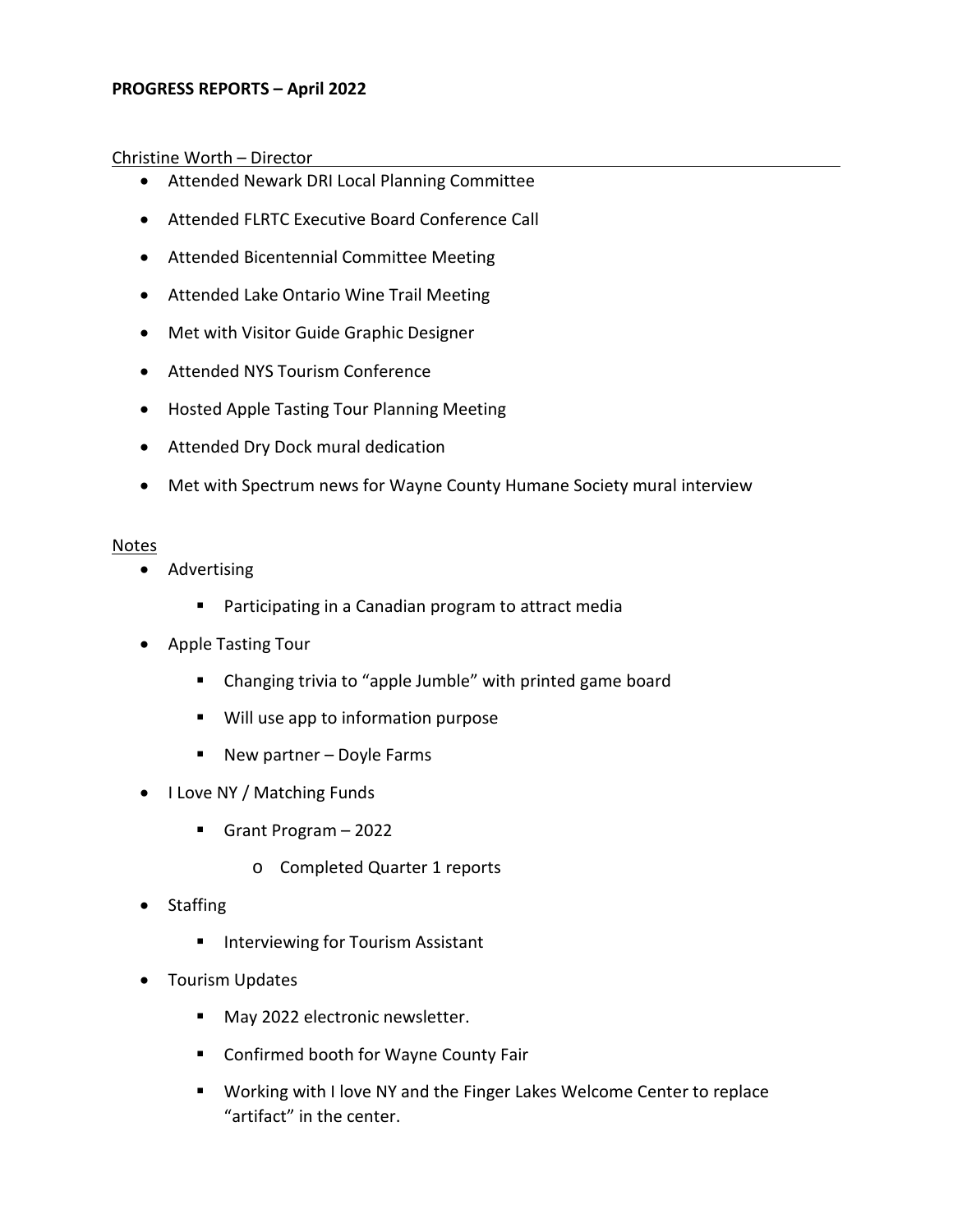- Attended Mural dedication at the Dry Dock.
- Bicentennial assisting with printer for Memories Book
- Bicentennial working on a PR RFQ to assist with promotion
- **Travels with Darley Empires State Trail episode ran.** 
	- o Link: [Travels with Darley: Watch for Free on Journy](https://journy.tv/watch/travels-with-darley/new-yorks-empire-state-trail/)
	- o Wayne County begins at 10.39 minute mark
- Visitor's Guide
	- Reviewing content and editing.
	- Completed printing RFQ

# **Chris Kenyon – Outdoor Recreation Coordinator**

- Weekly fishing reports, phone, web and e-mails.
- LOSPC items show reports.
- Meet with Clyde S.O.A.R. with youth fishing event.

# **New Mural – Wayne County Humane Society**

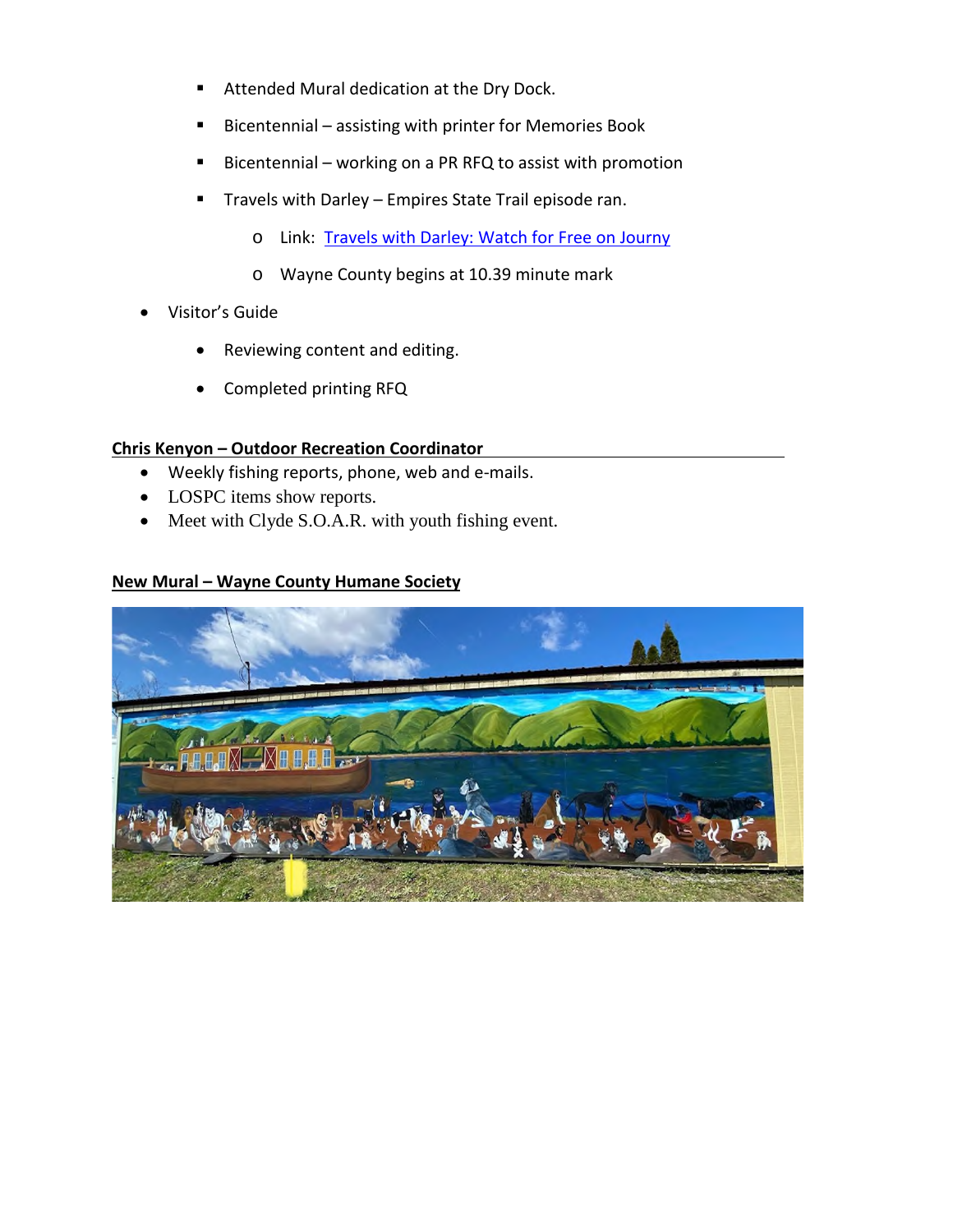Committee No. 4 Date: May 4, 2022 Committee Chair: Scott Johnson Department Head: Brian Pincelli

## RESOLUTION AUTHORIZING MODIFICATION OF AGRICULTURAL DISTRICT 1

WHEREAS, New York State enacted legislation enabling landowners to apply to the Board of Supervisors for inclusion of predominantly viable agricultural land into certified agricultural districts prior to the required eight year review period; and

WHEREAS, this legislation requires the County to establish an annual 30 day review period during which landowners may request inclusion in a certified agricultural district; and

WHEREAS, the Board of Supervisors designated January 1 to January 31 as the annual 30 day review period when landowners may submit a request to the County for inclusion in certified agricultural districts prior to established agricultural district review periods; and

WHEREAS, the following landowners have requested to have the following tax parcels included in the certified agricultural district;

|                               |                |                     |       | Parcel   |                            |
|-------------------------------|----------------|---------------------|-------|----------|----------------------------|
| Tax ID Num                    | Municipality   | Name                | Acres | Location |                            |
| 76116-00-669537               | Town of Butler | Joshua & Julia High | 16.97 | 0000     | <b>Wolcott Spring Lake</b> |
| 76116-00-700607               | Town of Butler | Joshua & Julia High | 43.77 | 0000     | Wager Rd                   |
|                               |                |                     |       |          |                            |
|                               |                |                     |       |          |                            |
| <b>TOTAL ACREAGE</b><br>60.74 |                |                     |       |          |                            |

and

WHEREAS, the Agricultural Development Board has reviewed and recommended approval of this modification and has determined that the land requested for inclusion in the agricultural district is predominantly viable agricultural land; and

WHEREAS, the Board of Supervisors has conducted the required public hearing; now, therefore, be it

RESOLVED, that Wayne County Agricultural District No. 1 is hereby modified to include the agricultural land identified by their tax parcel numbers in the above referenced chart.

|              |  |                                                                                                      | Budgeted: yes ___ no___ Proposed Cost: \$0 _________ Reimbursed Amount ____________ County cost \$0 |
|--------------|--|------------------------------------------------------------------------------------------------------|-----------------------------------------------------------------------------------------------------|
|              |  |                                                                                                      |                                                                                                     |
|              |  |                                                                                                      |                                                                                                     |
|              |  | Human Resources Office Review: yes ___ no ___ N/A ___ Signature: ___________________________________ |                                                                                                     |
|              |  |                                                                                                      |                                                                                                     |
|              |  |                                                                                                      |                                                                                                     |
|              |  |                                                                                                      | Clerk, Board of Supervisors                                                                         |
| Referred to: |  |                                                                                                      |                                                                                                     |
|              |  | Committee: _____Ayes ______ Nays _______ Date: ___________Signature: ______________________________  |                                                                                                     |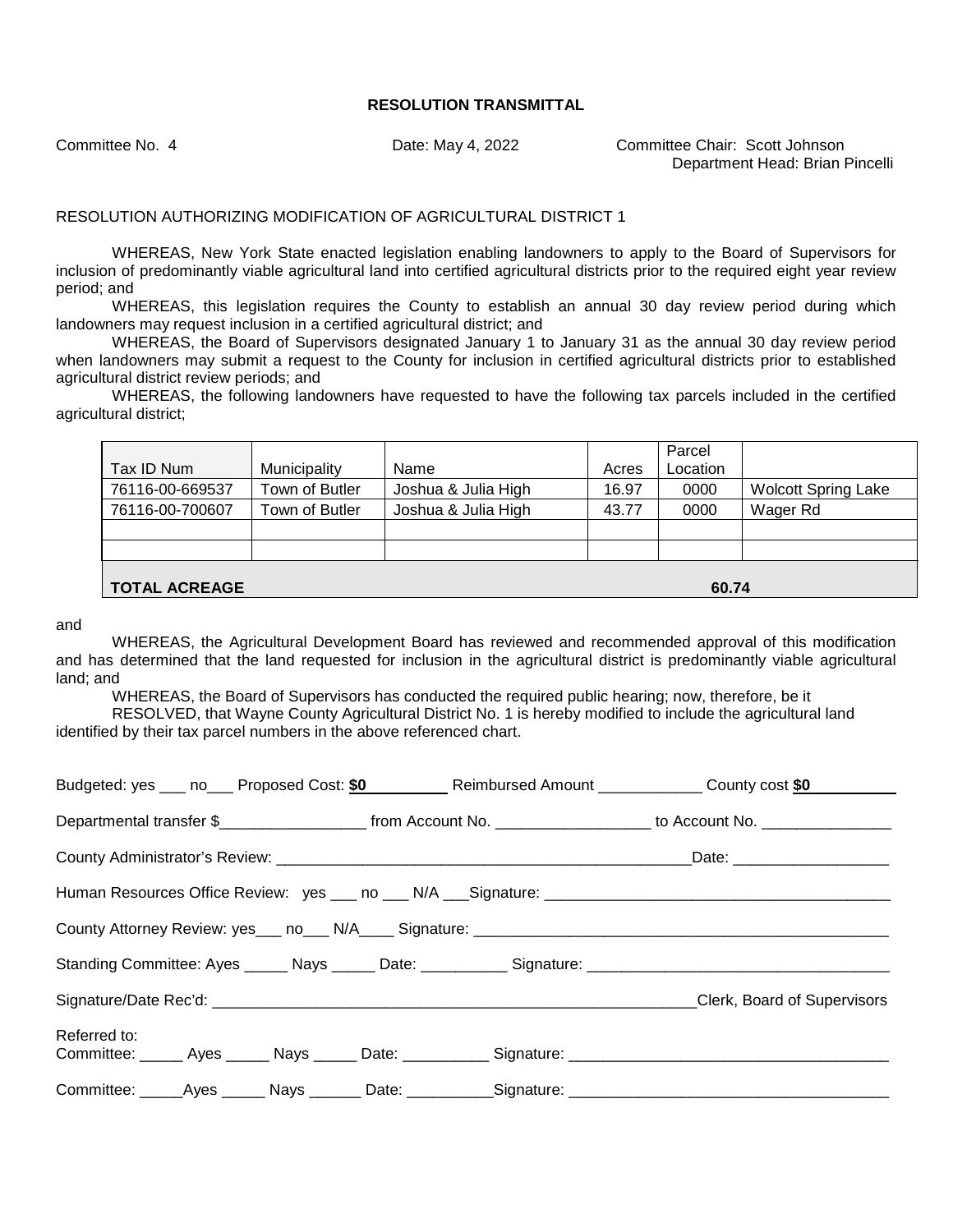Committee No. 4 Date: May 4, 2022 Committee Chair: Scott Johnson Department Head: Brian Pincelli

#### RESOLUTION DESIGNATING ENVIRONMENTAL CERTIFYING OFFICER FOR CDBG FARMWORKER MOBILE HOME REPLACEMENT GRANT

WHEREAS, Wayne County Resolution No. 071-22 authorized application to the New York State Housing Trust Fund Corporation, Office of Community Renewal ("OCR") for New York State Community Development Block Grant ("NYS CDBG") CARES Act (CDBG-CV) 2020 Community Development Block Grant (CDBG-CV) Coronavirus Aid, Relief, and Economic Security Act (CARES) Funding); and

WHEREAS, OCR requires projects that include CDBG funds must be assessed in accordance with the National Environmental Policy Act of 1969 (NEPA) and related authorities listed in 24 CFR Part 58; and

WHEREAS, OCR requires grant recipients to appoint a Certifying Officer to review and certify activities comply with SEQR and NEPA regulations; now therefore be it

RESOLVED, that the Board of Supervisors hereby designates Ora Rothfuss III as Certifying Officer for Environmental Review; and be it further

RESOLVED, that the Board of Supervisors hereby authorizes the Clerk, Wayne County Board of Supervisors, to assist in the publication of any required notices and in the receipt of any comments submitted regarding the ERR.

| Budgeted: yes ____ no____ Proposed Cost: \$0____________ Reimbursed Amount ______________ County cost \$0            |                             |
|----------------------------------------------------------------------------------------------------------------------|-----------------------------|
|                                                                                                                      |                             |
|                                                                                                                      |                             |
| Human Resources Office Review: yes ___ no ___ N/A ___ Signature: ___________________________________                 |                             |
|                                                                                                                      |                             |
|                                                                                                                      |                             |
|                                                                                                                      | Clerk, Board of Supervisors |
| Referred to:<br>Committee: ______ Ayes ______ Nays ______ Date: ___________ Signature: _____________________________ |                             |
|                                                                                                                      |                             |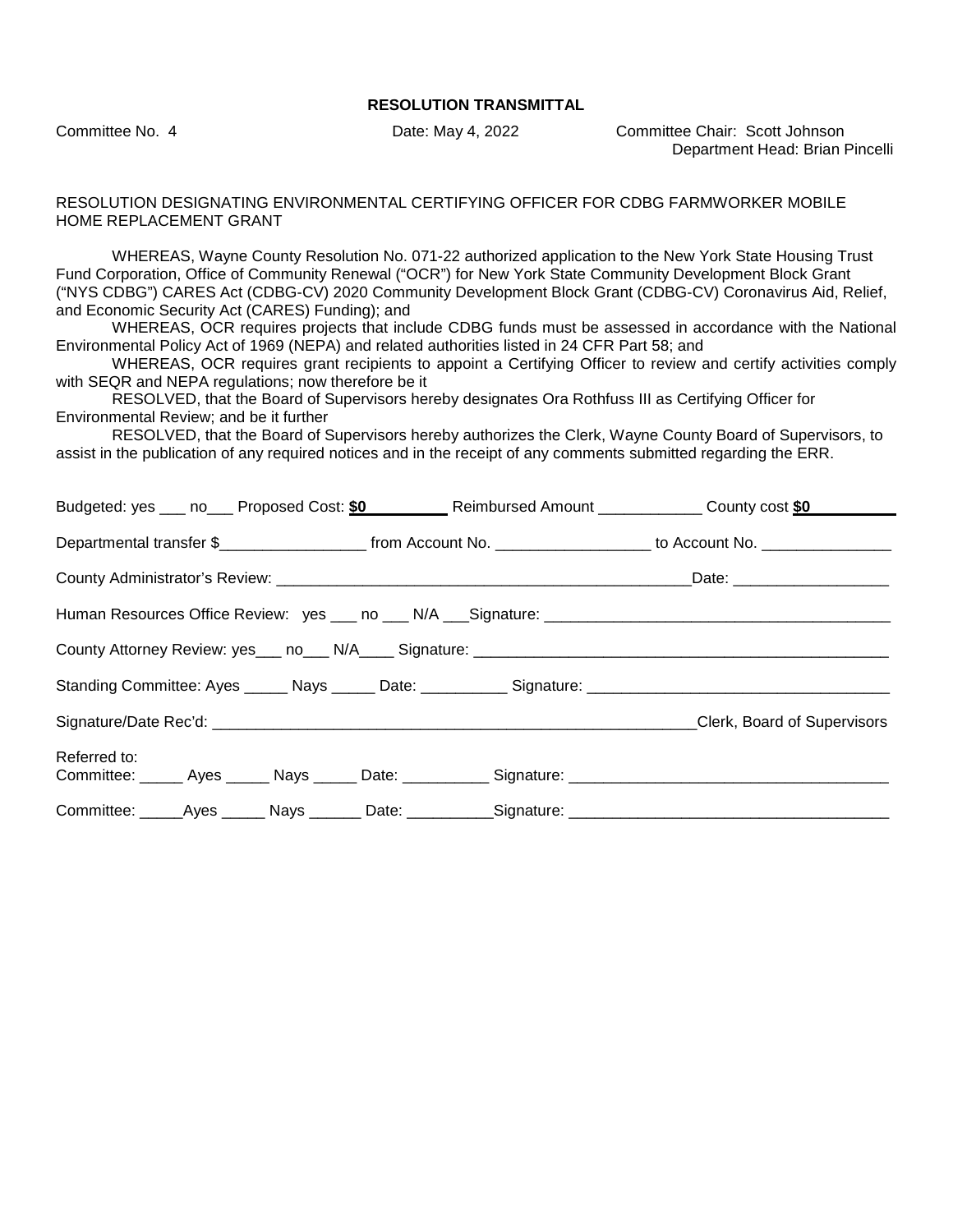Committee No. 4 Date: May 4, 2022 Committee Chair: Scott Johnson Department Head: Brian Pincelli

#### RESOLUTION ACCEPTING GRANT AND AUTHORIZING SIGNATURES FOR COUNTY FARMLAND PROTECTION PLAN UPDATE

WHEREAS, Wayne County Resolution No. 149-22 authorized the submission of a grant application to the NYS Department of Ag and Markets for \$40,000, with up to \$40,000 of matching funds from the County to complete an update to the County Farmland Protection Plan under the direction of the County Economic Development and Planning Department.; and

WHEREAS, the County has been notified of an award and is interested in pursuing consulting services for development of the plan; now therefore be it

RESOLVED, that the Board of Supervisors hereby authorizes the release of a Request for Proposals (RFP) for planning services under the direction of the County Economic Development and Planning Department; and be it further

RESOLVED, that the Board of Supervisors hereby authorizes the Chairman of the Board to execute any agreement documents necessary to implement the resolution, including acceptance of the award and execution of a contract agreement resulting from the RFP on behalf of the County of Wayne, subject to the County Attorney's review and approval as to form and content.

A1990 Contingent Fund General (Appropriations) \$40,000 from 54000 Contractual Expenses

A8020 Planning Board (Revenues) \$40,000 to 43305 EDP03 NYS Grants (Appropriations) \$80,000 to 54400 EDP03 Contracted Services

| Budgeted: yes ___ no___ Proposed Cost: \$80,000 ___Reimbursed Amount _\$40,000 County cost \$40,000 ___ |  |  |                                                                                                                       |  |
|---------------------------------------------------------------------------------------------------------|--|--|-----------------------------------------------------------------------------------------------------------------------|--|
|                                                                                                         |  |  | Departmental transfer \$________________________ from Account No. ____________________ to Account No. _______________ |  |
|                                                                                                         |  |  |                                                                                                                       |  |
|                                                                                                         |  |  |                                                                                                                       |  |
|                                                                                                         |  |  |                                                                                                                       |  |
|                                                                                                         |  |  |                                                                                                                       |  |
|                                                                                                         |  |  |                                                                                                                       |  |
| Referred to:                                                                                            |  |  |                                                                                                                       |  |
| Committee: _____Ayes ______ Nays _______ Date: ___________Signature: _______________________________    |  |  |                                                                                                                       |  |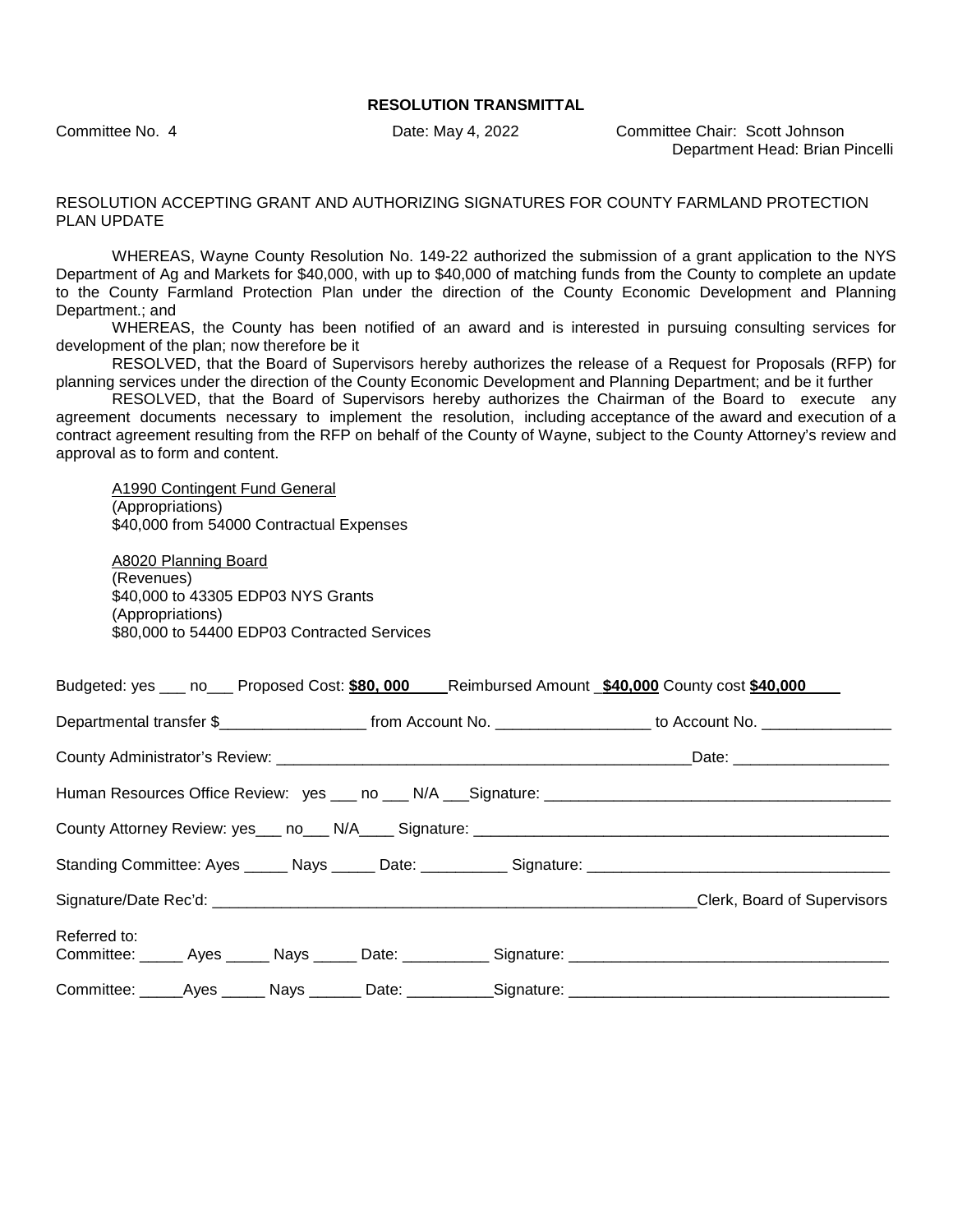Committee No. 4 Date: May 4, 2022 Committee Chair: Scott Johnson Department Head: Brian Pincelli

#### RESOLUTION ACCEPTING FUNDS AND AUTHORIZING A SUBRECIPIENT AGREEMENT FOR CDBG FARMWORKER MOBILE HOME REPLACEMENT GRANT

WHEREAS, Wayne County Resolution No. 071-22 authorized application to the New York State Housing Trust Fund Corporation, Office of Community Renewal ("OCR") for New York State Community Development Block Grant ("NYS CDBG") CARES Act (CDBG-CV)2020 Community Development Block Grant (CDBG-CV) Coronavirus Aid, Relief, and Economic Security Act (CARES) Funding); and

WHEREAS, the County has been notified of a \$1,000,000 award to implement the Wayne County farmworker housing replacement program; and

WHEREAS, Rural Housing Opportunities Corporation (RHOC) is an eligible subrecipient under CDBG guidelines; and

WHEREAS, RHOC has agreed to provide program administration and program delivery services for the implementation of this potential grant, with expenses to be paid using grant funds; and

WHEREAS, up to 5% (\$50,000) of the award will be appropriated to program administration and 10% (\$100,000) of the award will be appropriated to program delivery, such as construction management and building permits; now therefore be it

RESOLVED, that the Board of Supervisors hereby authorizes a subrecipient agreement with RHOC upon award of said grant; and be it further

RESOLVED, that the Board of Supervisors hereby authorizes the Chairman of the Board directed to execute any agreement documents necessary to implement the resolution, including acceptance of the CDBG award and execution of a sub recipient agreement with RHOC on behalf of the County of Wayne, subject to the County Attorney's approval as to form and content. and be it further

RESOLVED, that the Wayne County Treasurer is authorized to make the following adjustment to the 2022 budget:

#### **A8020 Planning Board**

(Revenue) \$1,000,000 to 44091 EDP04 CDBG

(Appropriations) \$1,000,000 to 54400 EDP04 Contracted Services

| Budgeted: yes ____ no____ Proposed Cost: \$ Reimbursed Amount _\$County cost \$                                     |                                                                                                                       |  |                             |
|---------------------------------------------------------------------------------------------------------------------|-----------------------------------------------------------------------------------------------------------------------|--|-----------------------------|
|                                                                                                                     | Departmental transfer \$________________________ from Account No. ____________________ to Account No. _______________ |  |                             |
|                                                                                                                     |                                                                                                                       |  |                             |
|                                                                                                                     |                                                                                                                       |  |                             |
|                                                                                                                     |                                                                                                                       |  |                             |
|                                                                                                                     |                                                                                                                       |  |                             |
|                                                                                                                     |                                                                                                                       |  | Clerk, Board of Supervisors |
| Referred to:<br>Committee: ______ Ayes ______ Nays ______ Date: ___________ Signature: ____________________________ |                                                                                                                       |  |                             |
| Committee: _____Ayes ______ Nays _______ Date: ___________Signature: _______________________________                |                                                                                                                       |  |                             |